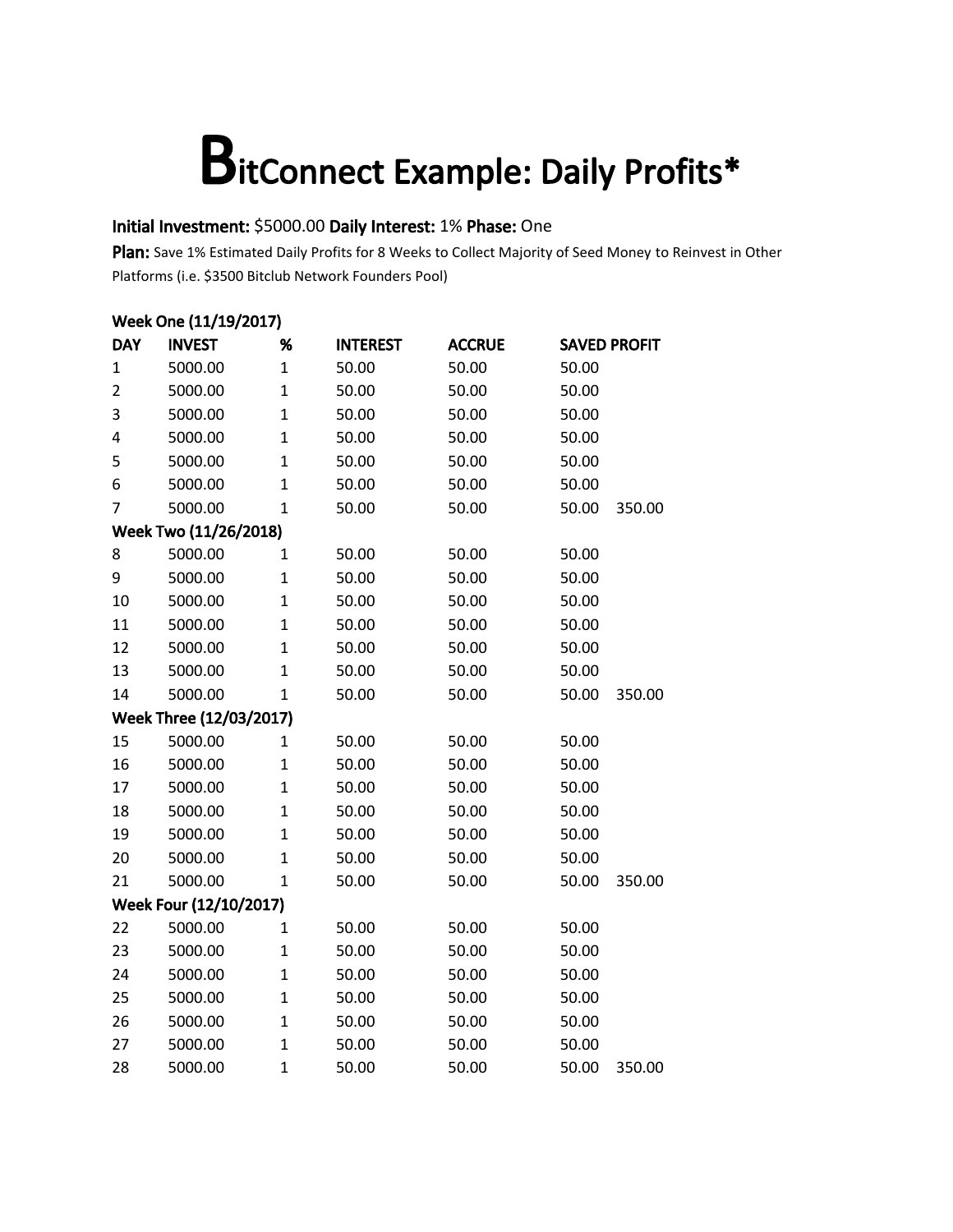### Initial Investment: \$5000.00 Daily Interest: 1% Phase: One

Plan: Save 1% Estimated Daily Profits for 8 Weeks to Collect Majority of Seed Money to Reinvest in Other Platforms (i.e. \$3500 Bitclub Network Founders Pool)

|    | Week Five (12/17/2017)  |              |       |       |       |                |
|----|-------------------------|--------------|-------|-------|-------|----------------|
| 29 | 5000.00                 | $\mathbf{1}$ | 50.00 | 50.00 | 50.00 |                |
| 30 | 5000.00                 | $\mathbf{1}$ | 50.00 | 50.00 | 50.00 |                |
| 31 | 5000.00                 | $\mathbf{1}$ | 50.00 | 50.00 | 50.00 |                |
| 32 | 5000.00                 | $\mathbf{1}$ | 50.00 | 50.00 | 50.00 |                |
| 33 | 5000.00                 | $\mathbf{1}$ | 50.00 | 50.00 | 50.00 |                |
| 34 | 5000.00                 | $\mathbf{1}$ | 50.00 | 50.00 | 50.00 |                |
| 35 | 5000.00                 | $\mathbf{1}$ | 50.00 | 50.00 | 50.00 | 350.00         |
|    | Week Six (12/24/2017)   |              |       |       |       |                |
| 36 | 5000.00                 | $\mathbf{1}$ | 50.00 | 50.00 | 50.00 |                |
| 37 | 5000.00                 | $\mathbf{1}$ | 50.00 | 50.00 | 50.00 |                |
| 38 | 5000.00                 | $\mathbf{1}$ | 50.00 | 50.00 | 50.00 |                |
| 39 | 5000.00                 | $\mathbf{1}$ | 50.00 | 50.00 | 50.00 |                |
| 40 | 5000.00                 | $\mathbf{1}$ | 50.00 | 50.00 | 50.00 |                |
| 41 | 5000.00                 | $\mathbf 1$  | 50.00 | 50.00 | 50.00 |                |
| 42 | 5000.00                 | $\mathbf{1}$ | 50.00 | 50.00 | 50.00 | 350.00         |
|    | Week Seven (12/31/2017) |              |       |       |       |                |
| 43 | 5000.00                 | 1            | 50.00 | 50.00 | 50.00 |                |
| 44 | 5000.00                 | $\mathbf{1}$ | 50.00 | 50.00 | 50.00 |                |
| 45 | 5000.00                 | $\mathbf{1}$ | 50.00 | 50.00 | 50.00 |                |
| 46 | 5000.00                 | $\mathbf{1}$ | 50.00 | 50.00 | 50.00 |                |
| 47 | 5000.00                 | $\mathbf{1}$ | 50.00 | 50.00 | 50.00 |                |
| 48 | 5000.00                 | $\mathbf{1}$ | 50.00 | 50.00 | 50.00 |                |
| 49 | 5000.00                 | $\mathbf{1}$ | 50.00 | 50.00 | 50.00 | 350.00         |
|    | Week Eight (1/07/2018)  |              |       |       |       |                |
| 50 | 5000.00                 | $\mathbf{1}$ | 50.00 | 50.00 | 50.00 |                |
| 51 | 5000.00                 | $\mathbf{1}$ | 50.00 | 50.00 | 50.00 |                |
| 53 | 5000.00                 | $\mathbf{1}$ | 50.00 | 50.00 | 50.00 |                |
| 54 | 5000.00                 | $\mathbf{1}$ | 50.00 | 50.00 | 50.00 |                |
| 55 | 5000.00                 | $\mathbf{1}$ | 50.00 | 50.00 | 50.00 |                |
| 56 | 5000.00                 | $\mathbf{1}$ | 50.00 | 50.00 | 50.00 |                |
| 57 | 5000.00                 | $\mathbf{1}$ | 50.00 | 50.00 | 50.00 | 350.00/2800.00 |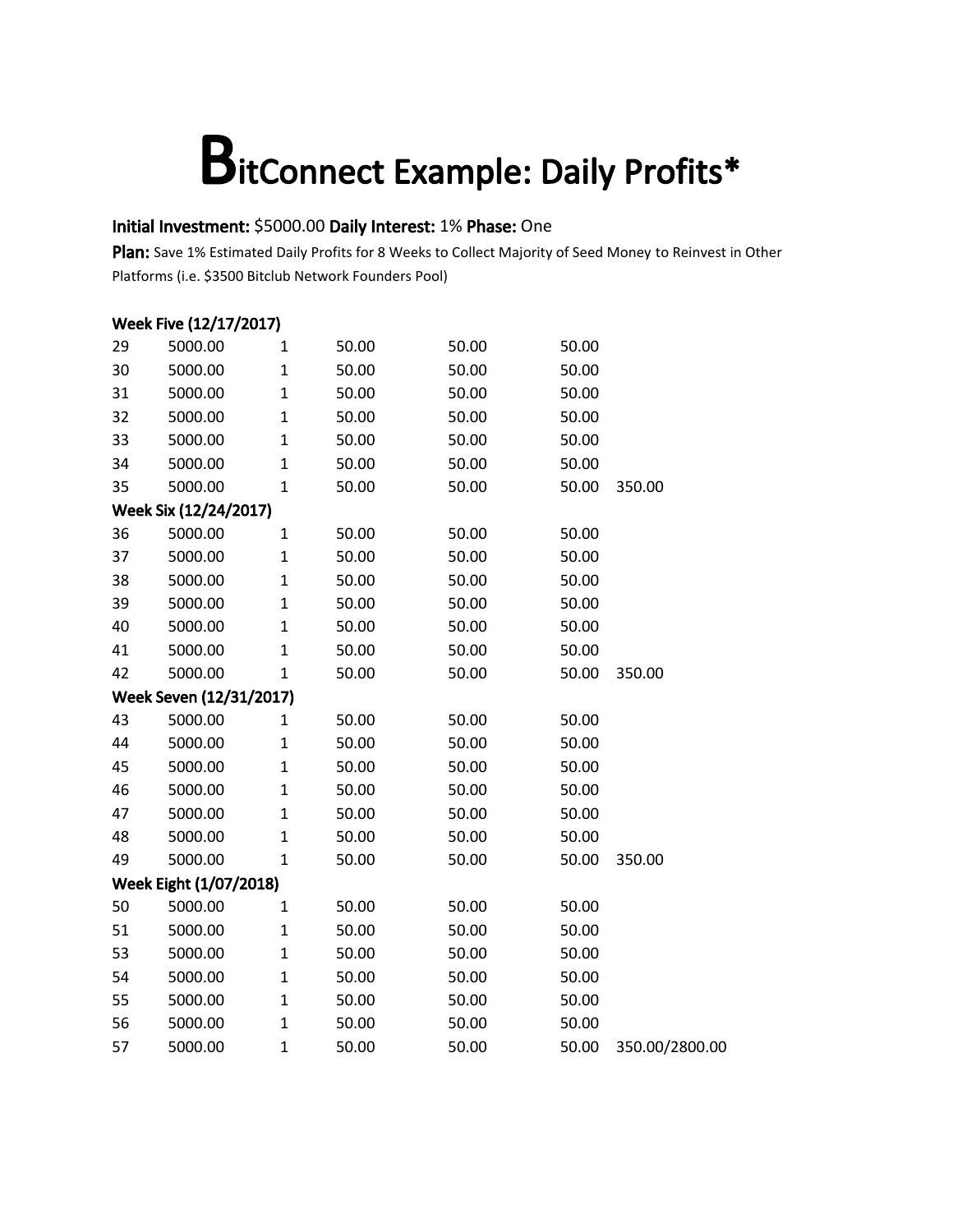### Initial Investment: \$5000.00 Daily Interest: 1% Phase: Two

|                | Week One (1/14/2018)    |                |                 |               |                 |  |  |  |  |  |
|----------------|-------------------------|----------------|-----------------|---------------|-----------------|--|--|--|--|--|
| <b>DAY</b>     | <b>INVEST</b>           | %              | <b>INTEREST</b> | <b>ACCRUE</b> | <b>REINVEST</b> |  |  |  |  |  |
| 1              | 5000.00                 | $\mathbf{1}$   | 50.00           | 50.00         | 50.00           |  |  |  |  |  |
| $\overline{2}$ | 5050.00                 | $\mathbf{1}$   | 50.50           | 50.50         | 50.00           |  |  |  |  |  |
| 3              | 5100.00                 | $\overline{1}$ | 51.00           | 51.50         | 50.50           |  |  |  |  |  |
| 4              | 5150.00                 | $\mathbf{1}$   | 51.50           | 52.00         | 50.00           |  |  |  |  |  |
| 5              | 5200.00                 | $\mathbf{1}$   | 52.00           | 54.00         | 50.00           |  |  |  |  |  |
| 6              | 5250.00                 | $\overline{1}$ | 52.50           | 56.50         | 50.00           |  |  |  |  |  |
| 7              | 5300.00                 | $\mathbf{1}$   | 53.00           | 59.50         | 50.00           |  |  |  |  |  |
|                | Week Two (1/21/2018)    |                |                 |               |                 |  |  |  |  |  |
| 8              | 5350.00                 | $\mathbf{1}$   | 53.50           | 63.0          | 60.00           |  |  |  |  |  |
| 9              | 5410.00                 | $\mathbf{1}$   | 54.10           | 57.10         | 50.00           |  |  |  |  |  |
| 10             | 5460.00                 | $\overline{1}$ | 54.60           | 61.70         | 60.00           |  |  |  |  |  |
| 11             | 5520.00                 | $\overline{1}$ | 55.20           | 56.90         | 50.00           |  |  |  |  |  |
| 12             | 5570.00                 | $\overline{1}$ | 55.70           | 62.60         | 60.00           |  |  |  |  |  |
| 13             | 5630.00                 | $\mathbf{1}$   | 56.30           | 58.90         | 50.00           |  |  |  |  |  |
| 14             | 5680.00                 | $\mathbf{1}$   | 56.80           | 65.70         | 60.00           |  |  |  |  |  |
|                | Week Three (1/28/12018) |                |                 |               |                 |  |  |  |  |  |
| 15             | 5740.00                 | $\mathbf{1}$   | 57.40           | 63.20         | 60.00           |  |  |  |  |  |
| 16             | 5800.00                 | $\mathbf{1}$   | 58.00           | 61.20         | 60.00           |  |  |  |  |  |
| 17             | 5860.00                 | $\overline{1}$ | 58.60           | 59.80         | 50.00           |  |  |  |  |  |
| 18             | 5910.00                 | $\overline{1}$ | 59.10           | 68.90         | 60.00           |  |  |  |  |  |
| 19             | 5960.00                 | $\mathbf{1}$   | 59.60           | 68.50         | 60.00           |  |  |  |  |  |
| 20             | 6030.00                 | 1              | 60.30           | 68.80         | 60.00           |  |  |  |  |  |
| 21             | 6090.00                 | $\mathbf{1}$   | 60.90           | 69.70         | 60.00           |  |  |  |  |  |
|                | Week Four (2/04/2018)   |                |                 |               |                 |  |  |  |  |  |
| 22             | 6150.00                 | 1              | 61.50           | 71.20         | 70.00           |  |  |  |  |  |
| 23             | 6220.00                 | $\overline{1}$ | 62.22           | 63.42         | 60.00           |  |  |  |  |  |
| 24             | 6280.00                 | $\overline{1}$ | 62.80           | 66.22         | 60.00           |  |  |  |  |  |
| 25             | 6340.00                 | $\mathbf{1}$   | 63.40           | 69.62         | 60.00           |  |  |  |  |  |
| 26             | 6400.00                 | $\mathbf{1}$   | 64.00           | 73.62         | 70.00           |  |  |  |  |  |
| 27             | 6470.00                 | $\mathbf{1}$   | 64.70           | 68.32         | 60.00           |  |  |  |  |  |
| 28             | 6530.00                 | $\overline{1}$ | 65.30           | 73.62         | 70.00           |  |  |  |  |  |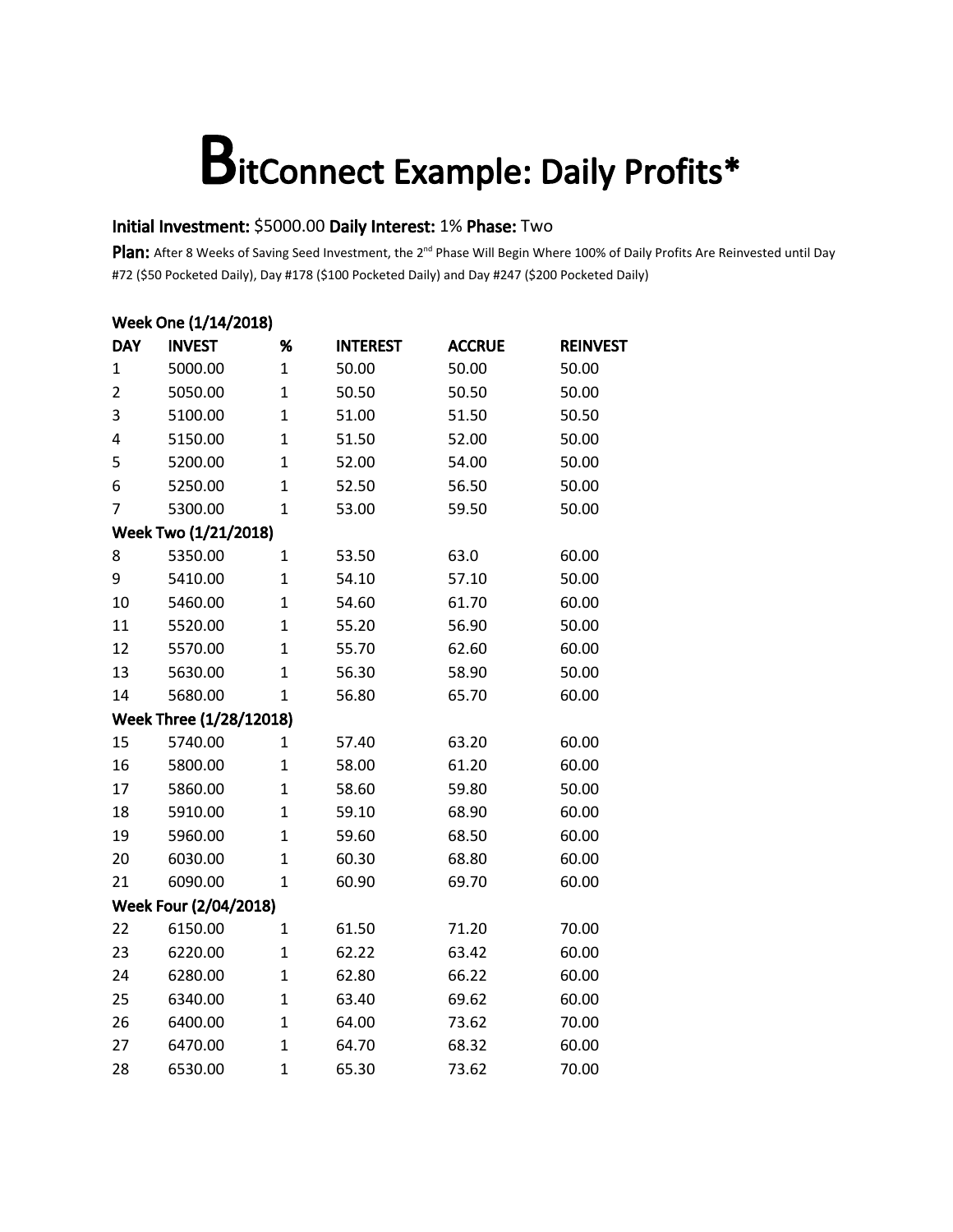#### Initial Investment: \$5000.00 Daily Interest: 1% Phase: Two

|    | Week Five (2/11/2018)  |                |       |       |       |
|----|------------------------|----------------|-------|-------|-------|
| 29 | 6600.00                | 1              | 66.00 | 69.62 | 60.00 |
| 30 | 6660.00                | $\mathbf{1}$   | 66.60 | 76.22 | 70.00 |
| 31 | 6730.00                | 1              | 67.30 | 73.52 | 70.00 |
| 32 | 6800.00                | $\overline{1}$ | 68.00 | 71.52 | 70.00 |
| 33 | 6870.00                | $\mathbf{1}$   | 68.70 | 70.22 | 70.00 |
| 34 | 6940.00                | $\mathbf{1}$   | 69.40 | 69.62 | 60.00 |
| 35 | 7000.00                | $\overline{1}$ | 70.00 | 79.62 | 70.00 |
|    | Week Six (2/18/2018)   |                |       |       |       |
| 36 | 7070.00                | $\mathbf{1}$   | 70.70 | 80.32 | 80.00 |
| 37 | 7150.00                | $\overline{1}$ | 71.50 | 71.82 | 70.00 |
| 38 | 7220.00                | $\overline{1}$ | 72.20 | 74.02 | 70.00 |
| 39 | 7290.00                | $\mathbf{1}$   | 72.90 | 76.92 | 70.00 |
| 40 | 7360.00                | $\overline{1}$ | 73.60 | 80.52 | 80.00 |
| 41 | 7440.00                | $\mathbf{1}$   | 74.40 | 74.92 | 70.00 |
| 42 | 7510.00                | $\mathbf{1}$   | 75.10 | 80.02 | 80.00 |
|    | Week Seven (2/25/2018) |                |       |       |       |
| 43 | 7590.00                | 1              | 75.90 | 75.92 | 70.00 |
| 44 | 7660.00                | 1              | 76.60 | 82.52 | 80.00 |
| 45 | 7740.00                | $\overline{1}$ | 77.44 | 79.96 | 70.00 |
| 46 | 7810.00                | $\mathbf{1}$   | 78.10 | 88.06 | 80.00 |
| 47 | 7890.00                | $\overline{1}$ | 78.90 | 86.96 | 80.00 |
| 48 | 7970.00                | $\mathbf{1}$   | 79.70 | 86.66 | 80.00 |
| 49 | 8050.00                | $\mathbf{1}$   | 80.50 | 87.16 | 80.00 |
|    | Week Eight (3/04/2018) |                |       |       |       |
| 50 | 8130.00                | 1              | 81.30 | 88.46 | 80.00 |
| 51 | 8210.00                | $\mathbf{1}$   | 82.10 | 90.56 | 90.00 |
| 53 | 8300.00                | $\mathbf{1}$   | 83.00 | 83.56 | 80.00 |
| 54 | 8380.00                | $\overline{1}$ | 83.80 | 87.36 | 80.00 |
| 55 | 8460.00                | $\mathbf{1}$   | 84.60 | 91.96 | 90.00 |
| 56 | 8550.00                | $\mathbf{1}$   | 85.50 | 87.46 | 80.00 |
| 57 | 8630.00                | $\mathbf{1}$   | 86.30 | 93.76 | 90.00 |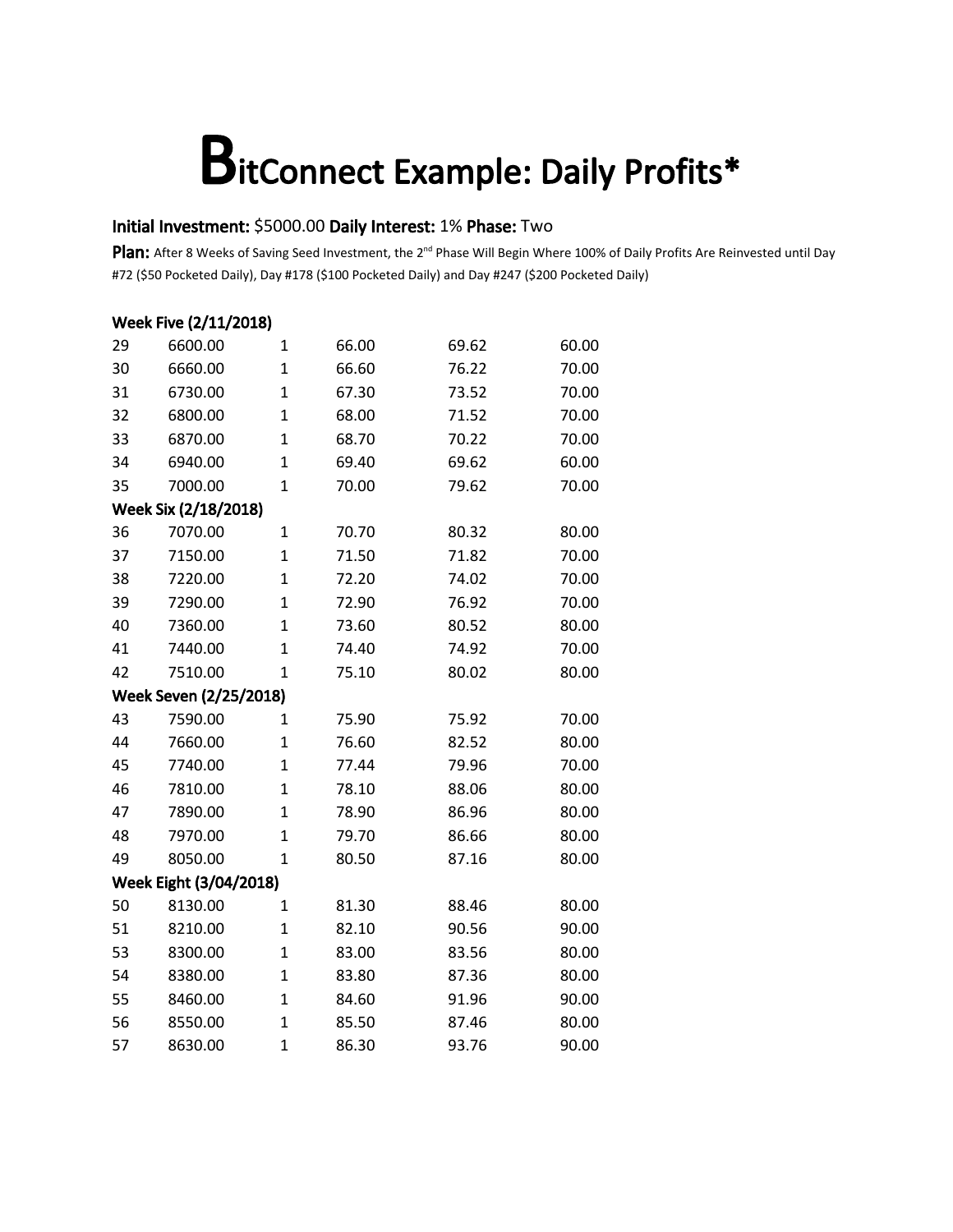#### Initial Investment: \$5000.00 Daily Interest: 1% Phase: Two

|    | Week Nine (3/11/2018)          |              |        |        |        |                            |
|----|--------------------------------|--------------|--------|--------|--------|----------------------------|
| 58 | 8720.00                        | 1            | 87.20  | 90.96  | 90.00  |                            |
| 59 | 8810.00                        | $\mathbf 1$  | 88.10  | 89.06  | 80.00  |                            |
| 60 | 8890.00                        | $\mathbf 1$  | 88.90  | 96.96  | 90.00  |                            |
| 61 | 8980.00                        | $\mathbf 1$  | 89.80  | 96.76  | 90.00  |                            |
| 62 | 9070.00                        | $\mathbf 1$  | 90.70  | 97.46  | 90.00  |                            |
| 63 | 9160.00                        | $\mathbf 1$  | 91.60  | 99.06  | 90.00  |                            |
| 64 | 9250.00                        | $\mathbf 1$  | 92.50  | 101.56 | 100.00 |                            |
|    | Week Ten (3/18/2018)           |              |        |        |        |                            |
| 65 | 9350.00                        | $\mathbf{1}$ | 93.50  | 95.06  | 90.00  |                            |
| 66 | 9440.00                        | 1            | 94.40  | 99.46  | 90.00  |                            |
| 67 | 9530.00                        | $\mathbf 1$  | 95.30  | 104.76 | 100.00 |                            |
| 68 | 9630.00                        | $\mathbf 1$  | 96.30  | 101.06 | 100.00 |                            |
| 69 | 9730.00                        | $\mathbf{1}$ | 97.30  | 98.36  | 90.00  |                            |
| 70 | 9820.00                        | $\mathbf 1$  | 98.20  | 106.53 | 100.00 |                            |
| 71 | 9920.00                        | $\mathbf{1}$ | 99.20  | 105.73 | 100.00 |                            |
|    | <b>Week Eleven (3/25/2018)</b> |              |        |        |        |                            |
| 72 | 10020.00                       | 1            | 100.20 | 105.93 |        | 100.00 (POCKET \$50 DAILY) |
| 73 | 10070.00                       | 1            | 100.70 | 106.63 | 100.00 |                            |
| 74 | 10120.00                       | 1            | 101.20 | 107.83 | 100.00 |                            |
| 75 | 10170.00                       | $\mathbf 1$  | 101.70 | 109.53 | 100.00 |                            |
| 76 | 10220.00                       | $\mathbf 1$  | 102.20 | 111.73 | 110.00 |                            |
| 77 | 10280.00                       | $\mathbf 1$  | 102.80 | 104.53 | 100.00 |                            |
| 78 | 10330.00                       | $\mathbf 1$  | 103.30 | 107.53 | 100.00 |                            |
|    | <b>Week Twelve (4/01/2018)</b> |              |        |        |        |                            |
| 79 | 10380.00                       | $\mathbf 1$  | 103.80 | 111.33 | 110.00 |                            |
| 80 | 10440.00                       | 1            | 104.40 | 105.73 | 100.00 |                            |
| 81 | 10490.00                       | $\mathbf 1$  | 104.90 | 110.63 | 110.00 |                            |
| 82 | 10550.00                       | 1            | 105.50 | 106.13 | 100.00 |                            |
| 83 | 10600.00                       | 1            | 106.00 | 112.13 | 110.00 |                            |
| 84 | 10660.00                       | $\mathbf 1$  | 106.60 | 108.73 | 100.00 |                            |
| 85 | 10710.00                       | $\mathbf{1}$ | 107.10 | 115.83 | 110.00 |                            |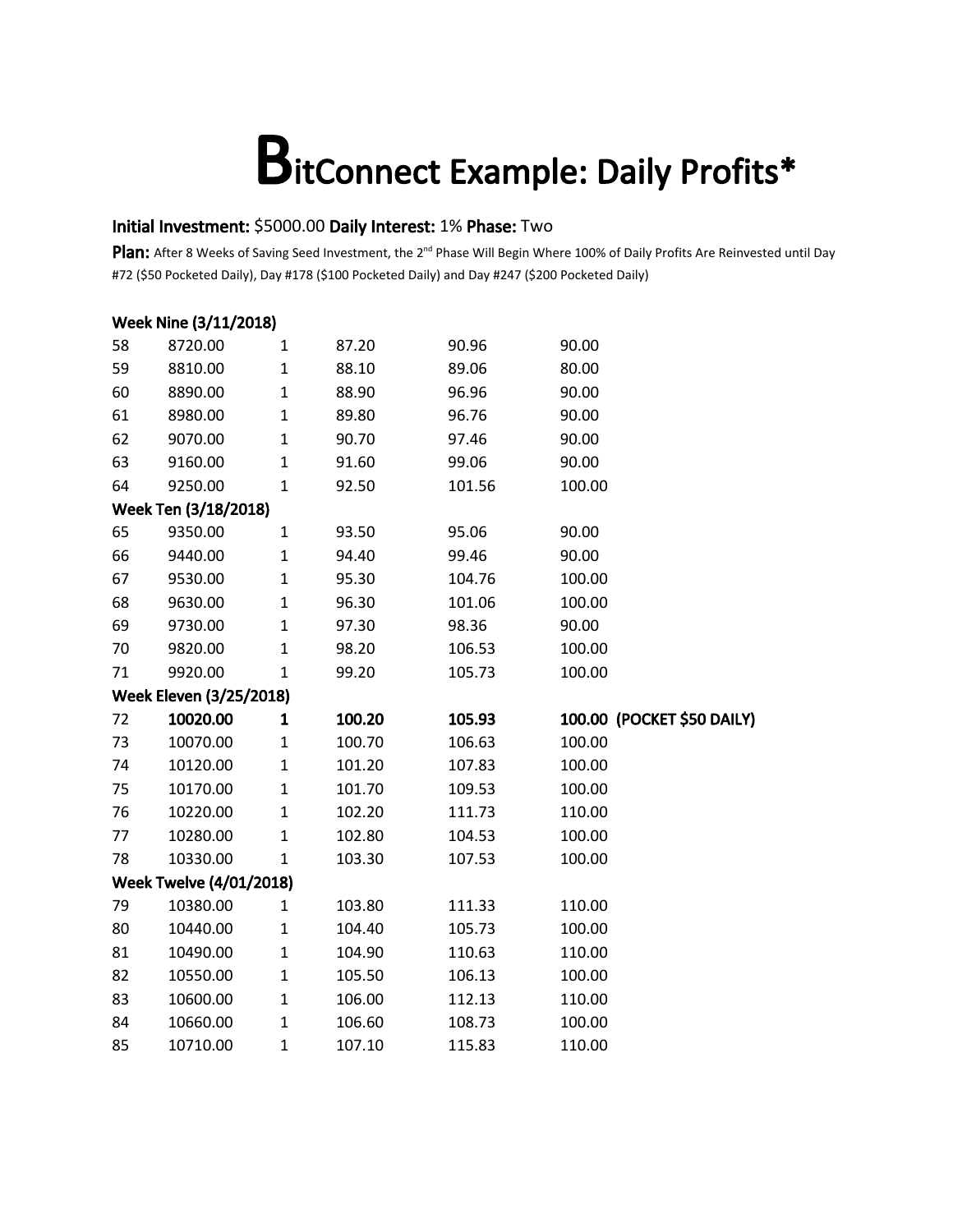### Initial Investment: \$5000.00 Daily Interest: 1% Phase: Two

|     | <b>Week Thirteen (4/08/2018)</b> |                |        |        |        |  |  |  |  |
|-----|----------------------------------|----------------|--------|--------|--------|--|--|--|--|
| 86  | 10770.00                         | 1              | 107.70 | 113.53 | 110.00 |  |  |  |  |
| 87  | 10830.00                         | $\mathbf{1}$   | 108.30 | 111.83 | 110.00 |  |  |  |  |
| 88  | 10890.00                         | $\mathbf{1}$   | 108.90 | 110.73 | 110.00 |  |  |  |  |
| 89  | 10950.00                         | $\overline{1}$ | 109.50 | 110.23 | 110.00 |  |  |  |  |
| 90  | 11010.00                         | $\mathbf{1}$   | 110.10 | 110.43 | 110.00 |  |  |  |  |
| 91  | 11070.00                         | $\mathbf{1}$   | 110.70 | 111.13 | 110.00 |  |  |  |  |
| 92  | 11130.00                         | $\overline{1}$ | 111.30 | 112.43 | 110.00 |  |  |  |  |
|     | <b>Week Fourteen (4/15/2018)</b> |                |        |        |        |  |  |  |  |
| 93  | 11190.00                         | $\mathbf{1}$   | 111.90 | 114.43 | 110.00 |  |  |  |  |
| 94  | 11250.00                         | $\mathbf{1}$   | 112.50 | 116.93 | 110.00 |  |  |  |  |
| 95  | 11310.00                         | $\overline{1}$ | 113.10 | 120.03 | 120.00 |  |  |  |  |
| 96  | 11380.00                         | $\mathbf{1}$   | 113.80 | 113.83 | 110.00 |  |  |  |  |
| 97  | 11450.00                         | $\overline{1}$ | 114.50 | 118.33 | 110.00 |  |  |  |  |
| 98  | 11510.00                         | $\mathbf{1}$   | 115.10 | 123.43 | 120.00 |  |  |  |  |
| 99  | 11580.00                         | $\mathbf{1}$   | 115.80 | 119.23 | 110.00 |  |  |  |  |
|     | <b>Week Fifteen (4/22/2018)</b>  |                |        |        |        |  |  |  |  |
| 100 | 11640.00                         | 1              | 116.40 | 125.73 | 120.00 |  |  |  |  |
| 101 | 11710.00                         | $\mathbf{1}$   | 117.10 | 122.83 | 120.00 |  |  |  |  |
| 102 | 11780.00                         | $\mathbf{1}$   | 117.80 | 120.63 | 120.00 |  |  |  |  |
| 103 | 11850.00                         | $\mathbf{1}$   | 118.50 | 119.13 | 110.00 |  |  |  |  |
| 104 | 11910.00                         | $\mathbf{1}$   | 119.10 | 128.23 | 120.00 |  |  |  |  |
| 105 | 11980.00                         | $\overline{1}$ | 119.80 | 128.03 | 120.00 |  |  |  |  |
| 106 | 12050.00                         | $\mathbf{1}$   | 120.50 | 128.53 | 120.00 |  |  |  |  |
|     | <b>Week Sixteen (4/29/2018)</b>  |                |        |        |        |  |  |  |  |
| 107 | 12120.00                         | $\mathbf{1}$   | 121.20 | 129.73 | 120.00 |  |  |  |  |
| 108 | 12190.00                         | $\overline{1}$ | 121.90 | 131.63 | 130.00 |  |  |  |  |
| 109 | 12270.00                         | $\overline{1}$ | 122.70 | 124.33 | 120.00 |  |  |  |  |
| 110 | 12340.00                         | $\overline{1}$ | 123.40 | 127.73 | 120.00 |  |  |  |  |
| 111 | 12410.00                         | $\mathbf{1}$   | 124.10 | 132.83 | 130.00 |  |  |  |  |
| 112 | 12490.00                         | $\overline{1}$ | 124.90 | 128.73 | 120.00 |  |  |  |  |
| 113 | 12560.00                         | $\mathbf{1}$   | 125.60 | 134.33 | 130.00 |  |  |  |  |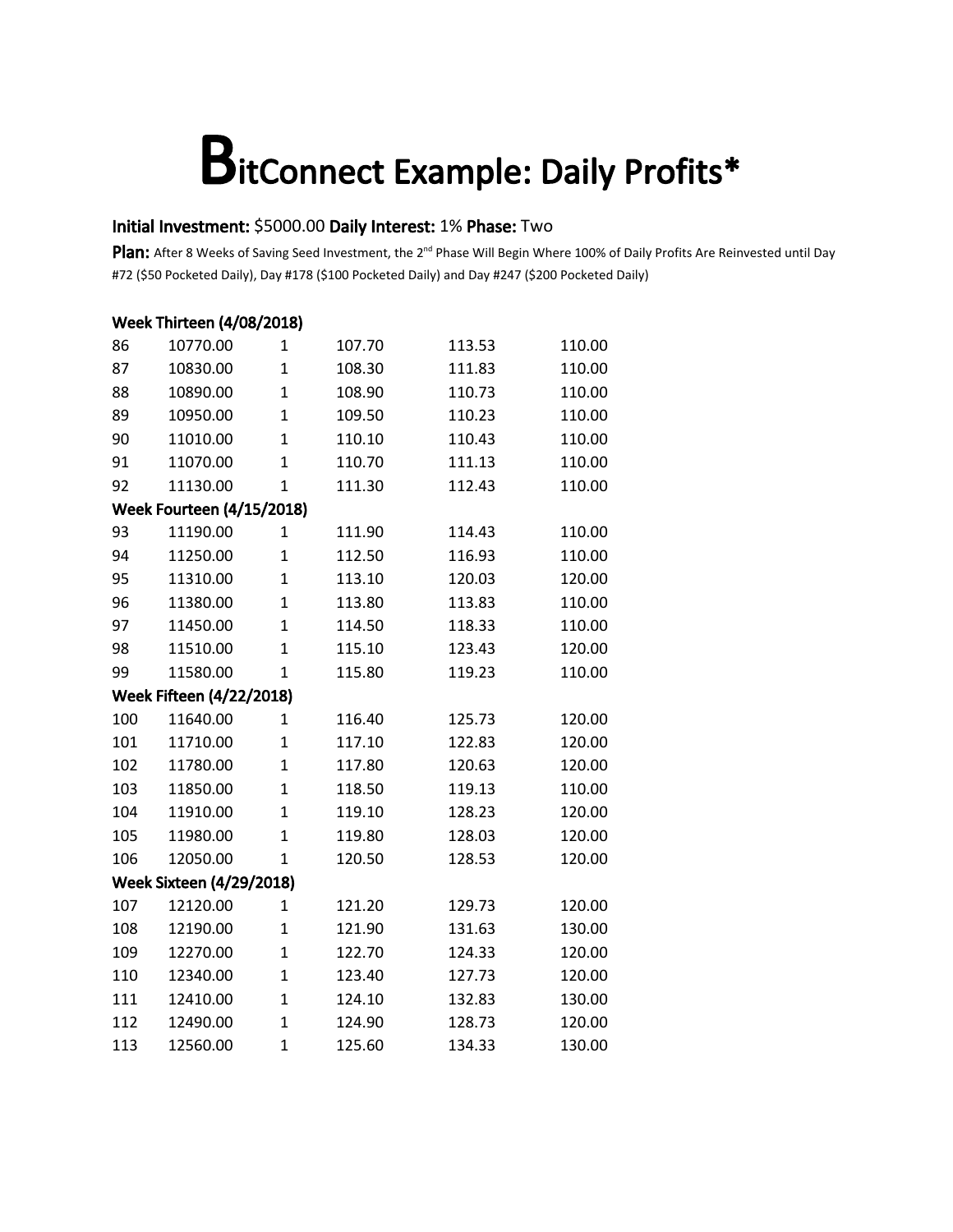### Initial Investment: \$5000.00 Daily Interest: 1% Phase: Two

| Week Seventeen (5/06/2018) |                                  |                |        |        |        |  |  |  |
|----------------------------|----------------------------------|----------------|--------|--------|--------|--|--|--|
| 114                        | 12640.00                         | 1              | 126.40 | 130.73 | 130.00 |  |  |  |
| 115                        | 12720.00                         | $\mathbf{1}$   | 127.20 | 127.93 | 120.00 |  |  |  |
| 116                        | 12790.00                         | $\overline{1}$ | 127.90 | 135.83 | 130.00 |  |  |  |
| 117                        | 12870.00                         | $\overline{1}$ | 128.70 | 133.23 | 130.00 |  |  |  |
| 118                        | 12950.00                         | $\overline{1}$ | 129.50 | 133.73 | 130.00 |  |  |  |
| 119                        | 13030.00                         | $\mathbf{1}$   | 130.30 | 134.03 | 130.00 |  |  |  |
| 120                        | 13110.00                         | $\mathbf{1}$   | 131.10 | 135.13 | 130.00 |  |  |  |
|                            | <b>Week Eighteen (5/13/2018)</b> |                |        |        |        |  |  |  |
| 121                        | 13290.00                         | 1              | 132.90 | 137.73 | 130.00 |  |  |  |
| 122                        | 13370.00                         | $\mathbf{1}$   | 133.70 | 141.43 | 140.00 |  |  |  |
| 123                        | 13460.00                         | $\overline{1}$ | 134.60 | 136.03 | 130.00 |  |  |  |
| 124                        | 13540.00                         | $\overline{1}$ | 135.40 | 141.43 | 140.00 |  |  |  |
| 125                        | 13630.00                         | $\overline{1}$ | 136.30 | 136.03 | 130.00 |  |  |  |
| 126                        | 13710.00                         | $\mathbf{1}$   | 137.10 | 143.13 | 140.00 |  |  |  |
| 127                        | 13800.00                         | $\overline{1}$ | 138.00 | 141.13 | 140.00 |  |  |  |
|                            | <b>Week Nineteen (5/20/2018)</b> |                |        |        |        |  |  |  |
| 128                        | 13890.00                         | 1              | 138.90 | 140.03 | 140.00 |  |  |  |
| 129                        | 13980.00                         | $\mathbf{1}$   | 139.80 | 139.83 | 130.00 |  |  |  |
| 130                        | 14060.00                         | $\overline{1}$ | 140.60 | 150.43 | 150.00 |  |  |  |
| 131                        | 14160.00                         | $\mathbf{1}$   | 141.60 | 142.03 | 140.00 |  |  |  |
| 132                        | 14250.00                         | $\overline{1}$ | 142.50 | 144.53 | 140.00 |  |  |  |
| 133                        | 14340.00                         | $\overline{1}$ | 143.40 | 147.93 | 140.00 |  |  |  |
| 134                        | 14430.00                         | $\mathbf{1}$   | 144.30 | 152.23 | 150.00 |  |  |  |
|                            | <b>Week Twenty (5/27/2018)</b>   |                |        |        |        |  |  |  |
| 135                        | 14530.00                         | $\mathbf{1}$   | 145.30 | 147.53 | 140.00 |  |  |  |
| 136                        | 14620.00                         | $\mathbf{1}$   | 146.20 | 153.73 | 150.00 |  |  |  |
| 137                        | 14720.00                         | $\mathbf{1}$   | 147.20 | 150.93 | 150.00 |  |  |  |
| 138                        | 14820.00                         | $\overline{1}$ | 148.20 | 149.13 | 140.00 |  |  |  |
| 139                        | 14910.00                         | $\mathbf{1}$   | 149.10 | 158.23 | 150.00 |  |  |  |
| 140                        | 15010.00                         | $\overline{1}$ | 150.10 | 158.33 | 150.00 |  |  |  |
| 141                        | 15110.00                         | $\overline{1}$ | 151.10 | 159.43 | 150.00 |  |  |  |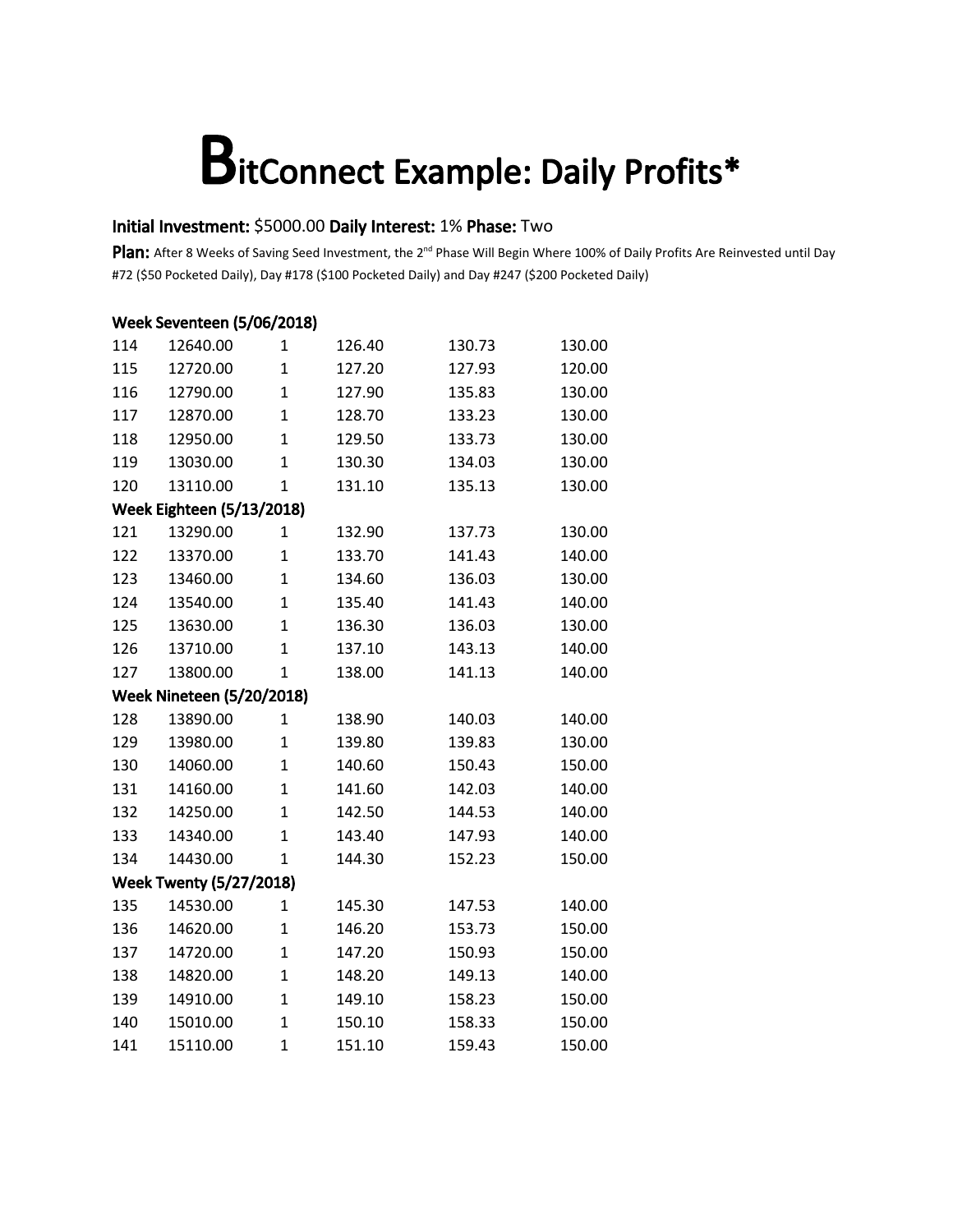### Initial Investment: \$5000.00 Daily Interest: 1% Phase: Two

|     | Week Twenty-One (6/03/2018)        |                |        |        |        |  |  |  |  |
|-----|------------------------------------|----------------|--------|--------|--------|--|--|--|--|
| 142 | 15210.00                           | 1              | 152.10 | 160.53 | 160.00 |  |  |  |  |
| 143 | 15320.00                           | $\mathbf{1}$   | 153.20 | 153.73 | 150.00 |  |  |  |  |
| 144 | 15420.00                           | $\mathbf{1}$   | 154.20 | 157.93 | 150.00 |  |  |  |  |
| 145 | 15520.00                           | $\mathbf{1}$   | 155.20 | 163.13 | 160.00 |  |  |  |  |
| 146 | 15630.00                           | $\mathbf{1}$   | 156.30 | 159.43 | 150.00 |  |  |  |  |
| 147 | 15730.00                           | $\overline{1}$ | 157.30 | 166.73 | 160.00 |  |  |  |  |
| 148 | 15840.00                           | $\overline{1}$ | 158.40 | 165.13 | 160.00 |  |  |  |  |
|     | <b>Week Twenty-Two (6/10/2018)</b> |                |        |        |        |  |  |  |  |
| 149 | 15950.00                           | $\mathbf{1}$   | 159.50 | 164.63 | 160.00 |  |  |  |  |
| 150 | 16060.00                           | $\overline{1}$ | 160.60 | 165.23 | 160.00 |  |  |  |  |
| 151 | 16170.00                           | $\overline{1}$ | 161.70 | 166.93 | 160.00 |  |  |  |  |
| 152 | 16580.00                           | $\mathbf{1}$   | 165.80 | 172.73 | 170.00 |  |  |  |  |
| 153 | 16700.00                           | $\overline{1}$ | 167.00 | 169.73 | 160.00 |  |  |  |  |
| 154 | 16810.00                           | $\overline{1}$ | 168.10 | 177.83 | 170.00 |  |  |  |  |
| 155 | 16930.00                           | $\overline{1}$ | 169.30 | 177.13 | 170.00 |  |  |  |  |
|     | Week Twenty-Three (6/17/2018)      |                |        |        |        |  |  |  |  |
| 156 | 17050.00                           | 1              | 170.50 | 177.63 | 170.00 |  |  |  |  |
| 157 | 17170.00                           | $\mathbf{1}$   | 171.70 | 179.33 | 170.00 |  |  |  |  |
| 158 | 17290.00                           | $\overline{1}$ | 172.90 | 182.23 | 180.00 |  |  |  |  |
| 159 | 17420.00                           | $\overline{1}$ | 174.20 | 176.43 | 170.00 |  |  |  |  |
| 160 | 17540.00                           | $\overline{1}$ | 175.40 | 180.83 | 180.00 |  |  |  |  |
| 161 | 17670.00                           | $\overline{1}$ | 176.70 | 177.53 | 170.00 |  |  |  |  |
| 162 | 17790.00                           | $\overline{1}$ | 177.90 | 185.43 | 180.00 |  |  |  |  |
|     | Week Twenty-Four (6/24/2018)       |                |        |        |        |  |  |  |  |
| 163 | 17920.00                           | $\mathbf{1}$   | 179.20 | 184.63 | 180.00 |  |  |  |  |
| 164 | 18050.00                           | $\mathbf{1}$   | 180.50 | 185.13 | 180.00 |  |  |  |  |
| 165 | 18180.00                           | $\overline{1}$ | 181.50 | 186.63 | 180.00 |  |  |  |  |
| 166 | 18310.00                           | $\mathbf{1}$   | 183.10 | 189.70 | 180.00 |  |  |  |  |
| 167 | 18440.00                           | $\mathbf{1}$   | 184.40 | 194.10 | 190.00 |  |  |  |  |
| 168 | 18580.00                           | $\overline{1}$ | 185.80 | 189.90 | 180.00 |  |  |  |  |
| 169 | 18710.00                           | $\overline{1}$ | 187.10 | 197.00 | 190.00 |  |  |  |  |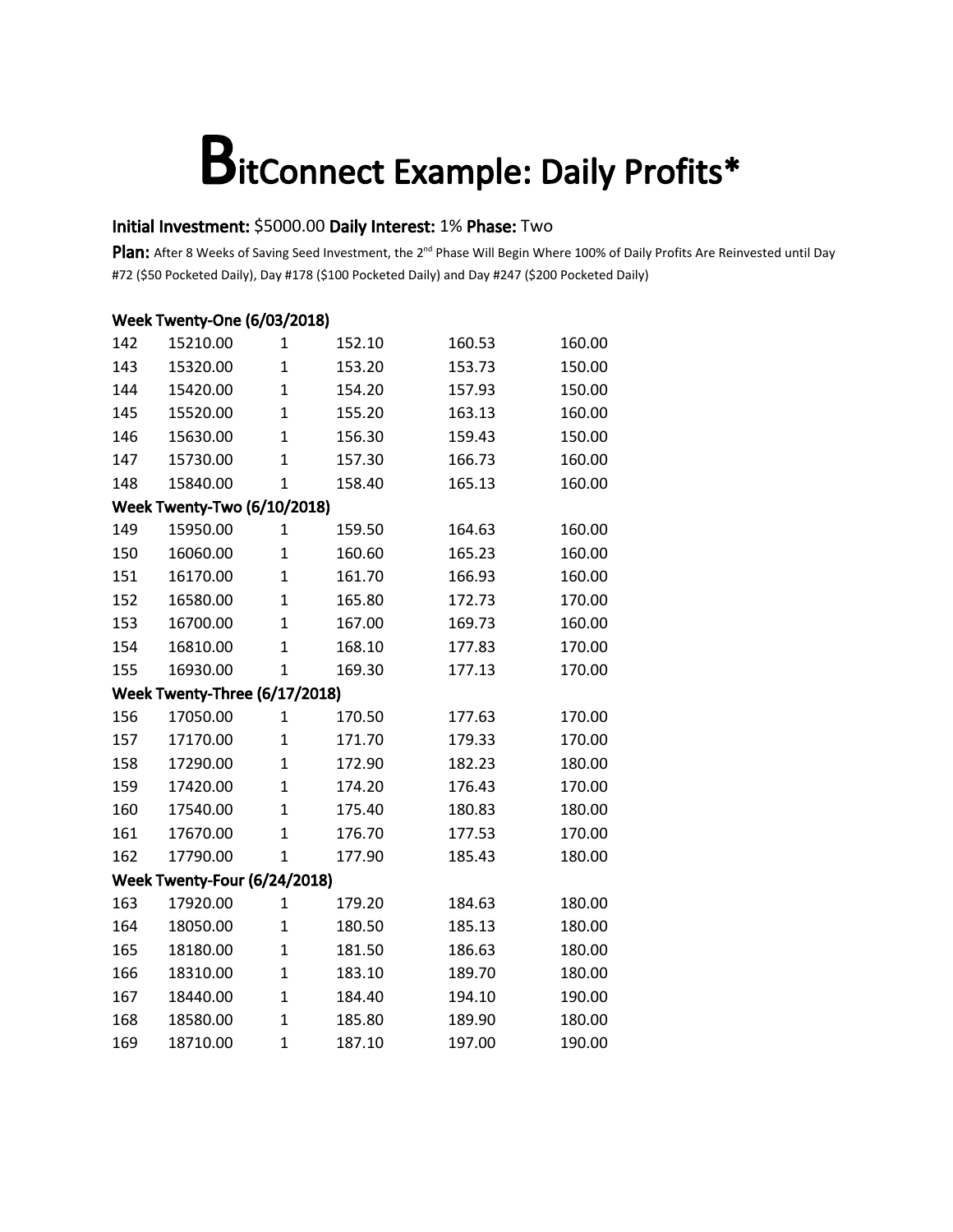### Initial Investment: \$5000.00 Daily Interest: 1% Phase: Two

|     | <b>Week Twenty-Five (7/01/2018)</b> |              |        |        |                             |
|-----|-------------------------------------|--------------|--------|--------|-----------------------------|
| 170 | 18850.00                            | $\mathbf{1}$ | 188.50 | 195.50 | 190.00                      |
| 171 | 18990.00                            | $\mathbf 1$  | 189.90 | 195.40 | 190.00                      |
| 172 | 19130.00                            | $\mathbf 1$  | 191.30 | 196.70 | 190.00                      |
| 173 | 19270.00                            | $\mathbf{1}$ | 192.70 | 199.40 | 190.00                      |
| 174 | 19410.00                            | $\mathbf 1$  | 194.10 | 203.50 | 200.00                      |
| 175 | 19560.00                            | $\mathbf 1$  | 195.60 | 199.10 | 190.00                      |
| 176 | 19700.00                            | $\mathbf{1}$ | 197.00 | 206.10 | 200.00                      |
|     | <b>Week Twenty-Six (7/08/2018)</b>  |              |        |        |                             |
| 177 | 19850.00                            | $\mathbf 1$  | 198.50 | 204.60 | 200.00 SEED MONEY: \$4200   |
| 178 | 20000.00                            | $\mathbf{1}$ | 200.00 | 204.60 | 200.00 (POCKET \$100 DAILY) |
| 179 | 20100.00                            | $\mathbf 1$  | 201.00 | 205.60 | 200.00                      |
| 180 | 20200.00                            | $\mathbf 1$  | 202.00 | 207.60 | 200.00                      |
| 181 | 20300.00                            | $\mathbf 1$  | 203.00 | 210.60 | 210.00                      |
| 182 | 20410.00                            | $\mathbf{1}$ | 204.10 | 204.70 | 200.00                      |
| 183 | 20510.00                            | $\mathbf{1}$ | 205.10 | 209.80 | 200.00                      |
|     | Week Twenty-Seven (7/15/2018)       |              |        |        |                             |
| 184 | 20610.00                            | $\mathbf{1}$ | 206.10 | 215.90 | 210.00                      |
| 185 | 20720.00                            | $\mathbf 1$  | 207.20 | 213.10 | 210.00                      |
| 186 | 20880.00                            | $\mathbf 1$  | 208.80 | 211.90 | 210.00                      |
| 187 | 21040.00                            | $\mathbf 1$  | 210.40 | 212.30 | 210.00                      |
| 188 | 21150.00                            | $\mathbf 1$  | 211.50 | 213.80 | 210.00                      |
| 189 | 21310.00                            | $\mathbf 1$  | 213.10 | 216.90 | 210.00                      |
| 190 |                                     |              |        |        |                             |
|     | Week Twenty-Eight (7/22/2018)       |              |        |        |                             |
| 191 | 21470.00                            | $\mathbf{1}$ | 214.70 | 221.60 | 220.00                      |
| 192 | 21590.00                            | $\mathbf 1$  | 215.90 | 217.50 | 210.00                      |
| 193 | 21750.00                            | $\mathbf 1$  | 217.50 | 225.00 | 220.00                      |
| 194 | 21870.00                            | $\mathbf 1$  | 218.70 | 223.70 | 220.00                      |
| 195 | 21990.00                            | $\mathbf 1$  | 219.90 | 223.60 | 220.00                      |
| 196 | 22110.00                            | $\mathbf 1$  | 221.10 | 224.70 | 220.00                      |
| 197 | 22230.00                            | $\mathbf{1}$ | 222.30 | 227.00 | 220.00                      |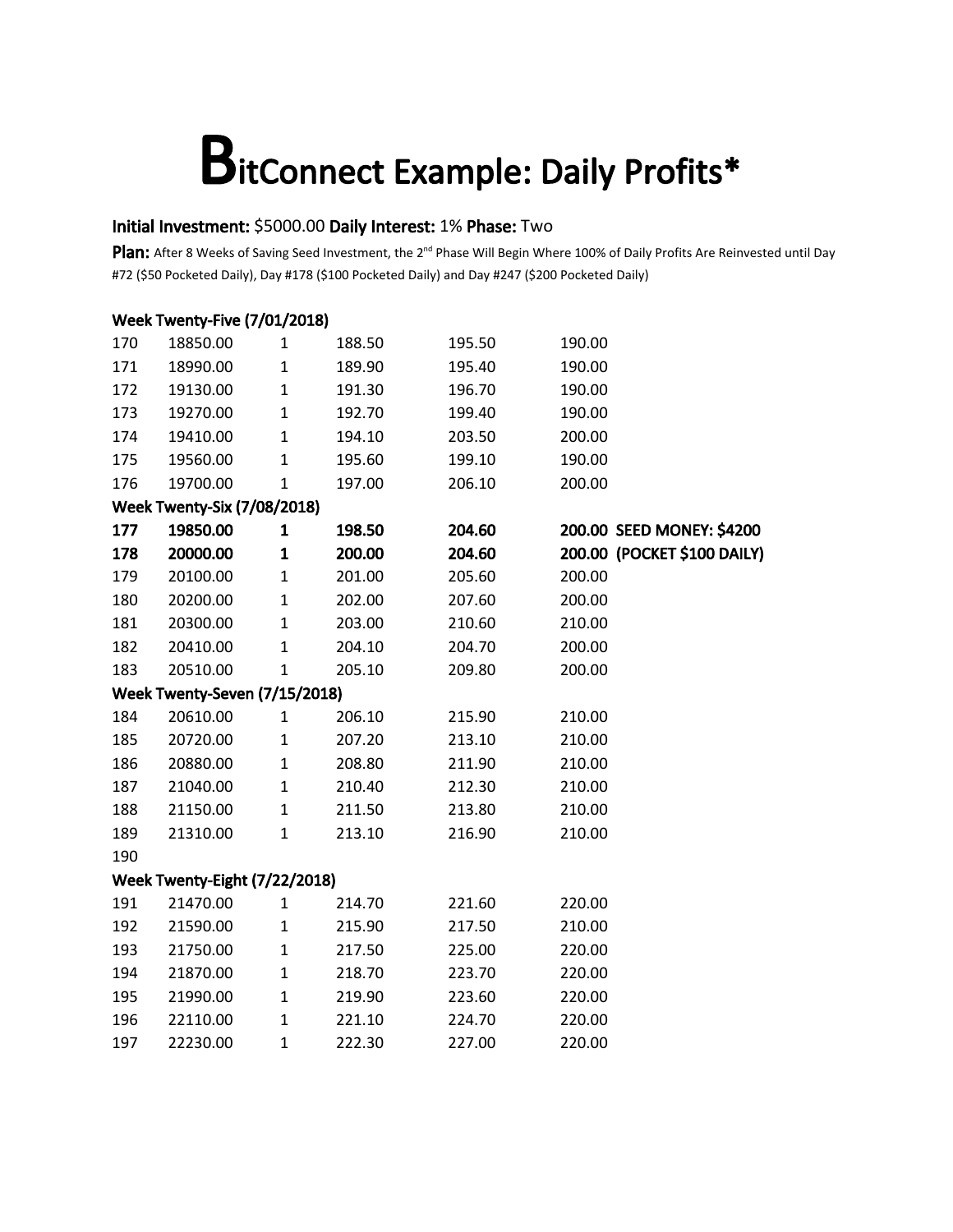### Initial Investment: \$5000.00 Daily Interest: 1% Phase: Two

|                                 | <b>Week Twenty-Nine (7/29/2018)</b> |              |        |        |                             |
|---------------------------------|-------------------------------------|--------------|--------|--------|-----------------------------|
| 198                             | 22350.00                            | $\mathbf{1}$ | 223.50 | 230.50 | 230.00                      |
| 199                             | 22480.00                            | $\mathbf 1$  | 224.80 | 225.30 | 220.00                      |
| 200                             | 22600.00                            | $\mathbf{1}$ | 226.00 | 231.30 | 230.00                      |
| 201                             | 22730.00                            | $\mathbf 1$  | 227.30 | 228.60 | 220.00                      |
| 202                             | 22850.00                            | $\mathbf 1$  | 228.50 | 237.10 | 230.00                      |
| 203                             | 22980.00                            | $\mathbf 1$  | 229.80 | 236.90 | 230.00                      |
| 204                             | 23110.00                            | $\mathbf 1$  | 231.10 | 238.00 | 230.00                      |
|                                 | <b>Week Thirty (8/05/2018)</b>      |              |        |        |                             |
| 205                             | 23240.00                            | 1            | 232.40 | 232.40 | 240.40                      |
| 206                             | 23380.00                            | $\mathbf 1$  | 233.80 | 236.20 | 230.00                      |
| 207                             | 23510.00                            | $\mathbf{1}$ | 235.10 | 241.30 | 240.00                      |
| 208                             | 23650.00                            | $\mathbf 1$  | 236.50 | 237.80 | 230.00                      |
| 209                             | 23780.00                            | $\mathbf{1}$ | 237.80 | 245.30 | 240.00                      |
| 210                             | 23920.00                            | $\mathbf{1}$ | 239.20 | 244.50 | 240.00                      |
| 211<br>24060.00<br>$\mathbf{1}$ |                                     | 240.60       | 245.10 | 240.00 |                             |
|                                 | <b>Week Thirty-One (8/12/2018)</b>  |              |        |        |                             |
| 212                             | 24200.00                            | $\mathbf{1}$ | 242.00 | 247.10 | 240.00                      |
| 213                             | 24340.00                            | $\mathbf 1$  | 243.40 | 250.50 | 250.00                      |
| 214                             | 24490.00                            | $\mathbf{1}$ | 244.90 | 245.40 | 240.00                      |
| 215                             | 24630.00                            | $\mathbf 1$  | 246.30 | 251.70 | 250.00                      |
| 216                             | 24780.00                            | $\mathbf{1}$ | 247.80 | 249.50 | 240.00                      |
| 217                             | 24920.00                            | $\mathbf 1$  | 249.20 | 258.70 | 250.00                      |
| 218                             | 25070.00                            | $\mathbf 1$  | 250.70 | 259.40 | 250.00                      |
|                                 | <b>Week Thirty-Two (8/19/2018)</b>  |              |        |        |                             |
| 219                             | 25220.00                            | $\mathbf{1}$ | 252.20 | 261.60 | 260.00 SEED MONEY: \$200.00 |
| 220                             | 25380.00                            | $\mathbf{1}$ | 253.80 | 255.40 | 250.00                      |
| 221                             | 25530.00                            | $\mathbf 1$  | 255.30 | 260.70 | 260.00                      |
| 222                             | 25690.00                            | $\mathbf 1$  | 256.90 | 257.60 | 250.00                      |
| 223                             | 25840.00                            | $\mathbf 1$  | 258.40 | 266.00 | 260.00                      |
| 224                             | 26000.00                            | $\mathbf 1$  | 260.00 | 266.00 | 260.00                      |
| 225                             | 26160.00                            | $\mathbf{1}$ | 261.60 | 267.60 | 260.00                      |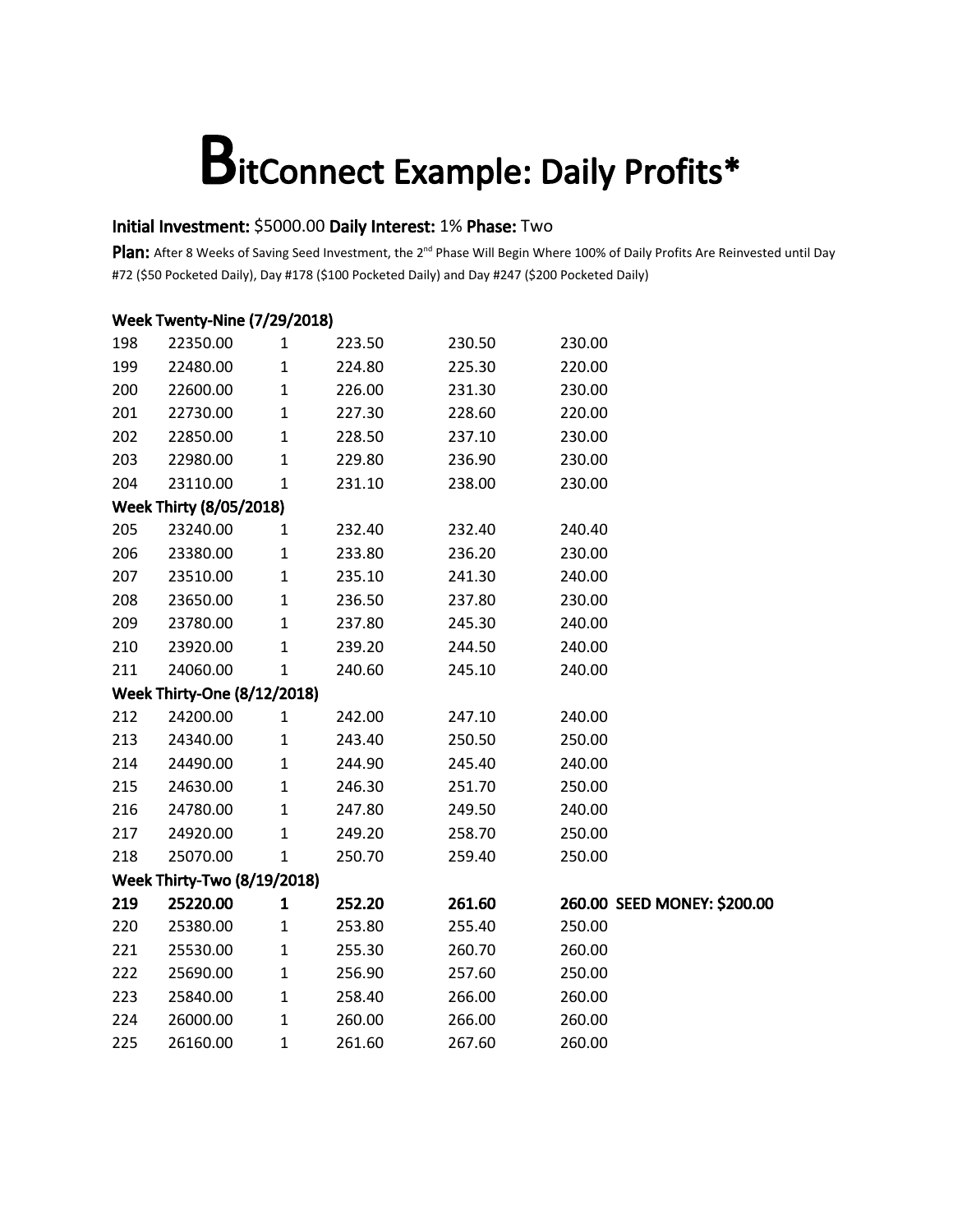### Initial Investment: \$5000.00 Daily Interest: 1% Phase: Two

|     | Week Thirty-Three (8/26/2018)       |              |        |        |                             |
|-----|-------------------------------------|--------------|--------|--------|-----------------------------|
| 226 | 26320.00                            | 1            | 263.20 | 270.80 | 270.00                      |
| 227 | 26337.00                            | $\mathbf 1$  | 263.37 | 264.17 | 260.00                      |
| 228 | 26497.00                            | $\mathbf{1}$ | 264.97 | 269.14 | 260.00                      |
| 229 | 26657.00                            | $\mathbf{1}$ | 266.57 | 275.71 | 270.00                      |
| 230 | 26827.00                            | $\mathbf{1}$ | 268.27 | 273.98 | 270.00                      |
| 231 | 26997.00                            | $\mathbf{1}$ | 269.97 | 269.97 | 260.00                      |
| 232 | 27157.00                            | $\mathbf{1}$ | 271.57 | 281.54 | 280.00                      |
|     | <b>Week Thirty-Four (9/02/2018)</b> |              |        |        |                             |
| 233 | 27337.00                            | 1            | 273.37 | 274.91 | 270.00 SEED MONEY: \$600.00 |
| 234 | 27507.00                            | $\mathbf{1}$ | 275.07 | 279.98 | 270.00                      |
| 235 | 27677.00                            | $\mathbf{1}$ | 276.77 | 286.75 | 280.00                      |
| 236 | 27857.00                            | $\mathbf{1}$ | 278.57 | 285.32 | 280.00                      |
| 237 | 28037.00                            | $\mathbf{1}$ | 280.37 | 285.69 | 280.00                      |
| 238 | 28217.00                            | $\mathbf{1}$ | 282.17 | 287.86 | 280.00                      |
| 239 | 28397.00                            | $\mathbf{1}$ | 283.97 | 301.83 | 300.00                      |
|     | Week Thirty-Five (9/09/2018)        |              |        |        |                             |
| 240 | 28597.00                            | $\mathbf{1}$ | 285.97 | 280.80 | 280.00                      |
| 241 | 28777.00                            | $\mathbf{1}$ | 287.77 | 288.57 | 280.00                      |
| 242 | 28957.00                            | $\mathbf{1}$ | 289.57 | 298.14 | 290.00                      |
| 243 | 29147.00                            | $\mathbf{1}$ | 291.47 | 299.61 | 290.00                      |
| 244 | 29337.00                            | $\mathbf{1}$ | 293.37 | 302.98 | 300.00                      |
| 245 | 29537.00                            | $\mathbf{1}$ | 295.37 | 298.35 | 290.00                      |
| 246 | 29727.00                            | $\mathbf{1}$ | 297.27 | 305.62 | 300.00                      |
|     | <b>Week Thirty-Six (9/16/2018)</b>  |              |        |        |                             |
| 247 | 29927.00                            | $\mathbf{1}$ | 299.27 | 304.89 | 300.00 (POCKET \$200 DAILY) |
| 248 | 30027.00                            | $\mathbf 1$  | 300.27 | 305.46 | 300.00                      |
| 249 | 30127.00                            | $\mathbf{1}$ | 301.27 | 306.73 | 300.00                      |
| 250 | 30227.00                            | $\mathbf{1}$ | 302.27 | 309.00 | 300.00                      |
| 251 | 30327.00                            | $\mathbf{1}$ | 304.27 | 313.27 | 310.00                      |
| 252 | 30437.00                            | $\mathbf{1}$ | 304.37 | 307.64 | 300.00                      |
| 253 | 30537.00                            | $\mathbf{1}$ | 305.37 | 313.01 | 310.00                      |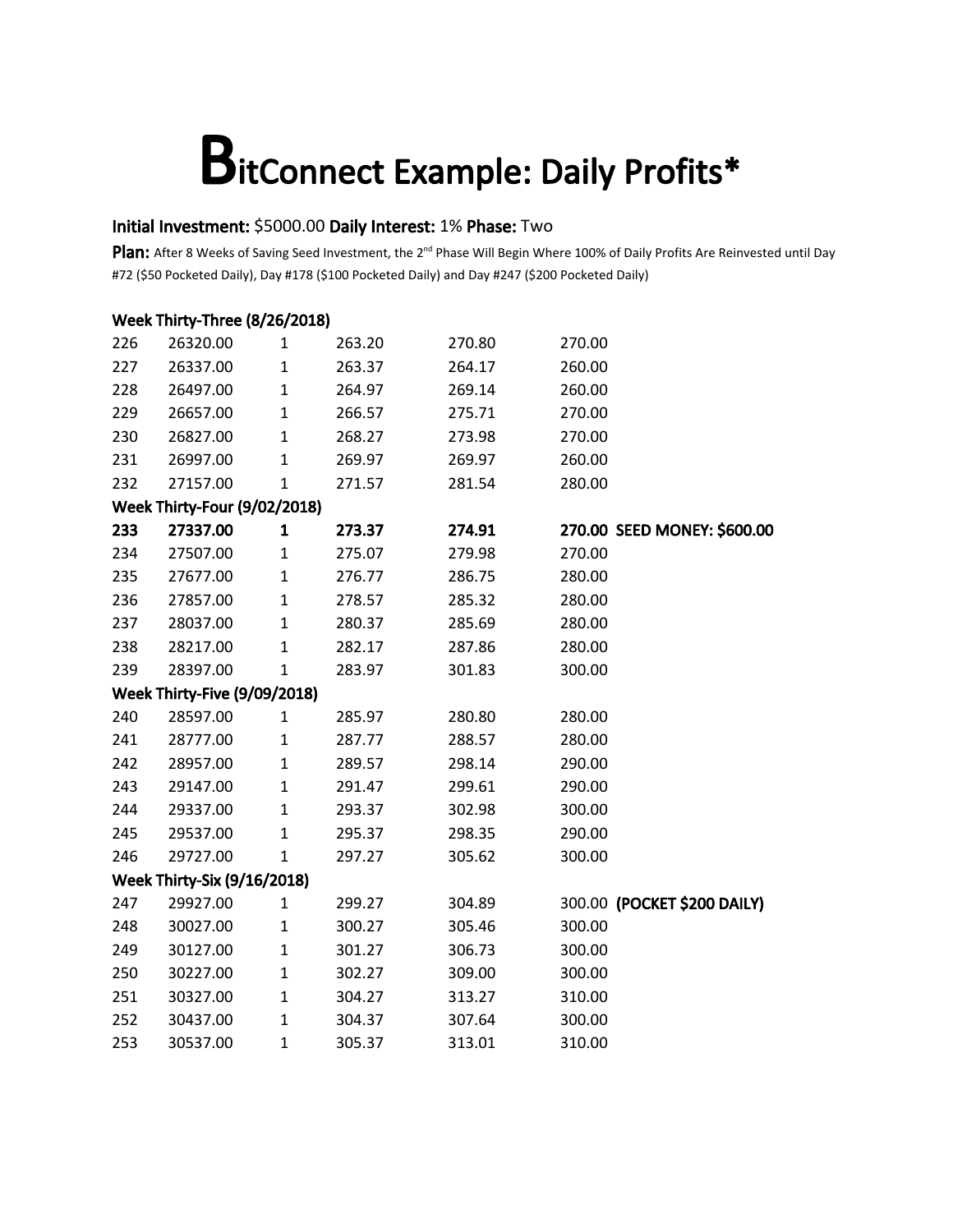### Initial Investment: \$5000.00 Daily Interest: 1% Phase: Two

|     | Week Thirty-Seven (9/23/2018)        |                |        |        |        |
|-----|--------------------------------------|----------------|--------|--------|--------|
| 254 | 30647.00                             | 1              | 306.47 | 309.48 | 300.00 |
| 255 | 30747.00                             | $\mathbf{1}$   | 307.47 | 316.95 | 310.00 |
| 256 | 30857.00                             | $\mathbf{1}$   | 308.57 | 315.52 | 310.00 |
| 257 | 30967.00                             | $\overline{1}$ | 309.67 | 315.19 | 310.00 |
| 258 | 31077.00                             | $\overline{1}$ | 310.77 | 315.96 | 310.00 |
| 259 | 31187.00                             | $\overline{1}$ | 311.87 | 317.83 | 310.00 |
| 260 | 31297.00                             | $\mathbf{1}$   | 312.97 | 320.80 | 320.00 |
|     | Week Thirty-Eight (9/30/2018)        |                |        |        |        |
| 261 | 31417.00                             | 1              | 314.17 | 314.97 | 310.00 |
| 262 | 31527.001                            | $\overline{1}$ | 315.27 | 320.24 | 320.00 |
| 263 | 31647.00                             | $\overline{1}$ | 316.47 | 316.71 | 310.00 |
| 264 | 31757.00                             | $\mathbf{1}$   | 317.57 | 324.28 | 320.00 |
| 265 | 31877.00                             | $\mathbf{1}$   | 318.77 | 323.05 | 320.00 |
| 266 | 31997.00                             | $\overline{1}$ | 319.97 | 323.02 | 320.00 |
| 267 | 32117.00                             | $\overline{1}$ | 321.17 | 324.19 | 320.00 |
|     | <b>Week Thirty-Nine (10/07/2018)</b> |                |        |        |        |
| 268 | 32237.00                             | 1              | 322.37 | 326.56 | 320.00 |
| 269 | 32357.00                             | $\mathbf{1}$   | 323.57 | 330.13 | 330.00 |
| 270 | 32487.00                             | $\overline{1}$ | 324.87 | 325.00 | 320.00 |
| 271 | 32607.00                             | $\overline{1}$ | 326.07 | 331.07 | 330.00 |
| 272 | 32737.00                             | $\overline{1}$ | 327.37 | 328.44 | 320.00 |
| 273 | 32857.00                             | $\overline{1}$ | 328.57 | 337.01 | 330.00 |
| 274 | 32987.00                             | $\overline{1}$ | 329.87 | 336.88 | 330.00 |
|     | Week Forty (10/14/2018)              |                |        |        |        |
| 275 | 33117.00                             | 1              | 331.17 | 338.05 | 330.00 |
| 276 | 33247.00                             | $\mathbf 1$    | 332.47 | 340.52 | 340.00 |
| 277 | 33387.00                             | $\overline{1}$ | 333.87 | 334.39 | 330.00 |
| 278 | 33517.00                             | $\overline{1}$ | 335.17 | 339.56 | 330.00 |
| 279 | 33647.00                             | $\mathbf{1}$   | 336.47 | 340.00 | 340.00 |
| 280 | 33787.00                             | $\overline{1}$ | 337.87 | 337.87 | 330.00 |
| 281 | 33917.00                             | $\overline{1}$ | 339.17 | 347.04 | 340.00 |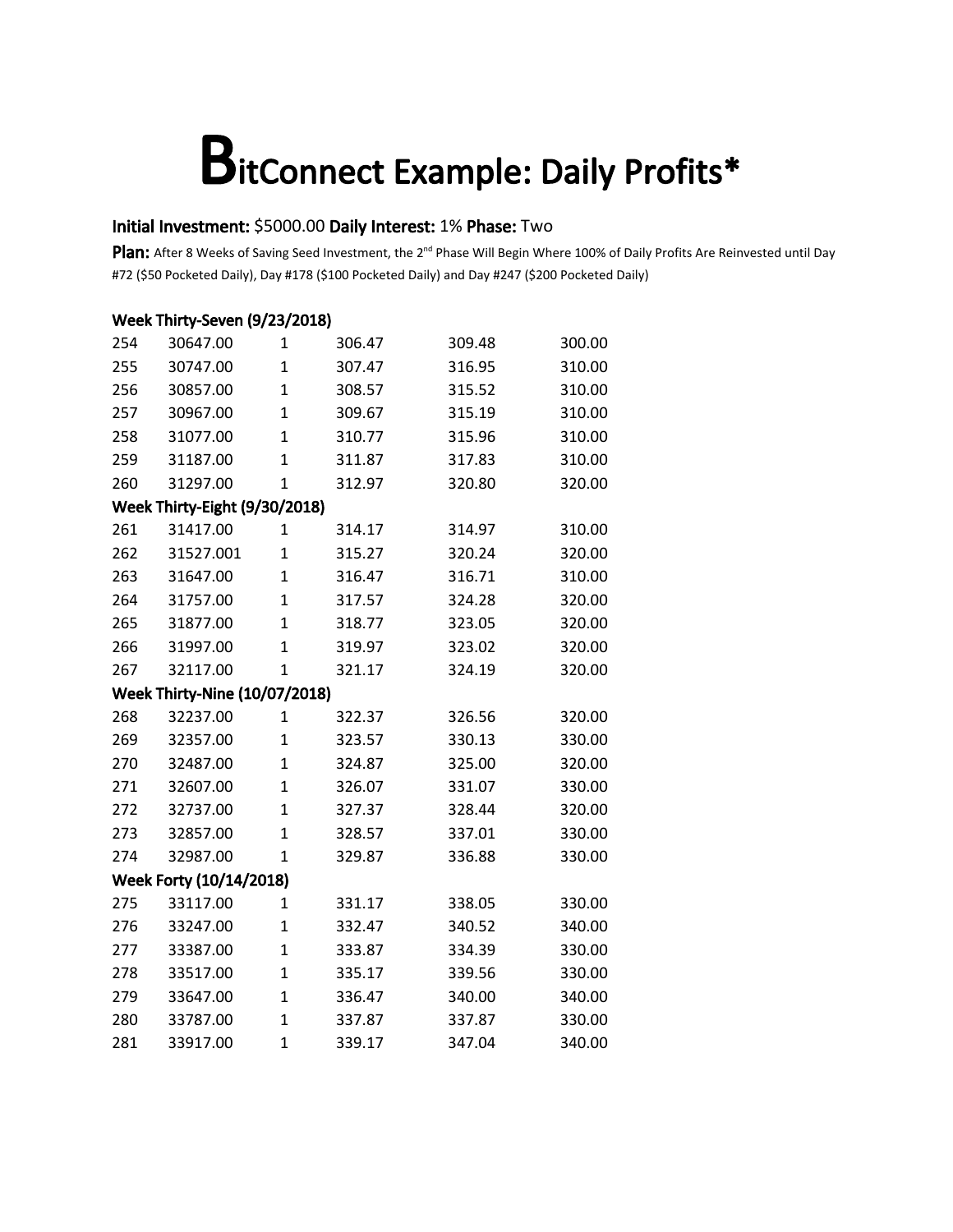### Initial Investment: \$5000.00 Daily Interest: 1% Phase: Two

| Week Forty-One (10/21/2018)         |                                      |                |        |        |        |  |  |
|-------------------------------------|--------------------------------------|----------------|--------|--------|--------|--|--|
| 282                                 | 34057.00                             | 1              | 340.57 | 347.61 | 340.00 |  |  |
| 283                                 | 34197.00                             | $\mathbf{1}$   | 341.97 | 349.58 | 340.00 |  |  |
| 284                                 | 34197.00                             | $\overline{1}$ | 341.97 | 351.55 | 350.00 |  |  |
| 285                                 | 34347.00                             | $\mathbf{1}$   | 343.47 | 355.02 | 350.00 |  |  |
| 286                                 | 34497.00                             | $\overline{1}$ | 344.97 | 349.99 | 340.00 |  |  |
| 287                                 | 34637.00                             | $\overline{1}$ | 346.37 | 356.36 | 350.00 |  |  |
| 288                                 | 34787.00                             | $\overline{1}$ | 347.87 | 354.23 | 350.00 |  |  |
|                                     | Week Forty-Two (10/28/2018)          |                |        |        |        |  |  |
| 289                                 | 34937.00                             | 1              | 349.37 | 353.60 | 350.00 |  |  |
| 290                                 | 35087.00                             | $\mathbf{1}$   | 350.87 | 354.47 | 350.00 |  |  |
| 291                                 | 35237.00                             | $\mathbf{1}$   | 352.37 | 356.84 | 350.00 |  |  |
| 292                                 | 35387.00                             | $\mathbf{1}$   | 353.87 | 360.71 | 360.00 |  |  |
| 293                                 | 35347.00                             | $\mathbf{1}$   | 353.47 | 354.18 | 350.00 |  |  |
| 294                                 | 35497.00                             | $\overline{1}$ | 354.97 | 359.15 | 350.00 |  |  |
| 295                                 | 35647.00                             | $\overline{1}$ | 356.47 | 365.62 | 360.00 |  |  |
|                                     | <b>Week Forty-Three (11/04/2018)</b> |                |        |        |        |  |  |
| 296                                 | 35807.00                             | 1              | 358.07 | 363.69 | 360.00 |  |  |
| 297                                 | 35967.00                             | $\mathbf{1}$   | 359.67 | 363.36 | 360.00 |  |  |
| 298                                 | 36127.00                             | $\overline{1}$ | 361.27 | 364.63 | 360.00 |  |  |
| 299                                 | 36287.00                             | $\mathbf{1}$   | 362.87 | 367.50 | 360.00 |  |  |
| 300                                 | 36447.00                             | $\overline{1}$ | 364.47 | 371.87 | 370.00 |  |  |
| 301                                 | 36617.00                             | $\mathbf{1}$   | 366.17 | 368.04 | 360.00 |  |  |
| 302                                 | 36777.00                             | $\mathbf{1}$   | 367.77 | 375.81 | 370.00 |  |  |
| <b>Week Forty-Four (11/11/2018)</b> |                                      |                |        |        |        |  |  |
| 303                                 | 36947.00                             | $\mathbf{1}$   | 369.47 | 375.28 | 370.00 |  |  |
| 304                                 | 37117.00                             | $\mathbf{1}$   | 371.17 | 376.45 | 370.00 |  |  |
| 305                                 | 37287.00                             | $\overline{1}$ | 372.87 | 379.32 | 370.00 |  |  |
| 306                                 | 37457.00                             | $\overline{1}$ | 374.57 | 380.00 | 380.00 |  |  |
| 307                                 | 37637.00                             | $\mathbf{1}$   | 376.37 | 376.37 | 370.00 |  |  |
| 308                                 | 37807.00                             | $\overline{1}$ | 378.07 | 384.44 | 380.00 |  |  |
| 309                                 | 37987.00                             | 1              | 379.87 | 384.31 | 380.00 |  |  |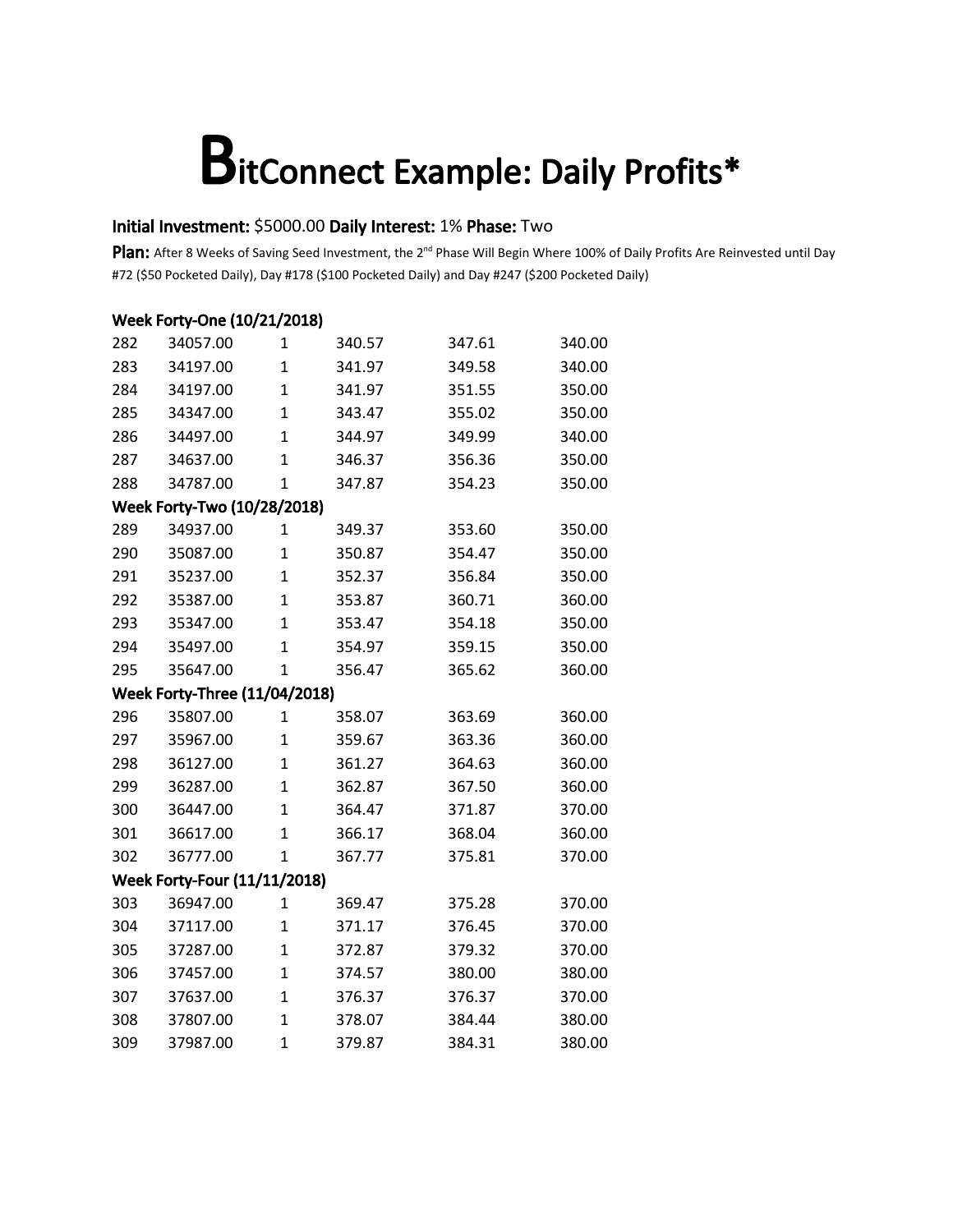### Initial Investment: \$5000.00 Daily Interest: 1% Phase: Two

| Week Forty-One (11/18/2018)  |                                      |              |        |        |                             |  |  |  |  |
|------------------------------|--------------------------------------|--------------|--------|--------|-----------------------------|--|--|--|--|
| 310                          | 38167.00                             | 1            | 381.67 | 385.68 | 380.00                      |  |  |  |  |
| 311                          | 38347.00                             | $\mathbf 1$  | 383.47 | 389.15 | 380.00                      |  |  |  |  |
| 312                          | 38527.00                             | $\mathbf 1$  | 385.27 | 394.42 | 390.00                      |  |  |  |  |
| 313                          | 38717.00                             | $\mathbf{1}$ | 387.17 | 391.59 | 390.00                      |  |  |  |  |
| 314                          | 38907.00                             | $\mathbf{1}$ | 389.07 | 390.66 | 390.00                      |  |  |  |  |
| 315                          | 39097.00                             | 1            | 390.97 | 391.63 | 390.00                      |  |  |  |  |
| 316                          | 39287.00                             | $\mathbf{1}$ | 392.87 | 394.50 | 390.00                      |  |  |  |  |
| Week Forty-Two (11/25/2018)  |                                      |              |        |        |                             |  |  |  |  |
| 317                          | 39477.00                             | $\mathbf{1}$ | 394.77 | 399.27 | 390.00                      |  |  |  |  |
| 318                          | 39667.00                             | $\mathbf 1$  | 396.67 | 405.94 | 400.00                      |  |  |  |  |
| 319                          | 39867.00                             | $\mathbf 1$  | 398.67 | 404.61 | 400.00 (POCKET \$300 DAILY) |  |  |  |  |
| 320                          | 39967.00                             | $\mathbf 1$  | 399.67 | 404.28 | 400.00                      |  |  |  |  |
| 321                          | 40067.00                             | $\mathbf{1}$ | 400.67 | 404.95 | 400.00                      |  |  |  |  |
| 322                          | 40167.00                             | $\mathbf 1$  | 401.67 | 406.62 | 400.00                      |  |  |  |  |
| 323                          | 40267.00                             | $\mathbf{1}$ | 402.67 | 409.29 | 400.00                      |  |  |  |  |
|                              | <b>Week Forty-Three (12/02/2018)</b> |              |        |        |                             |  |  |  |  |
| 324                          | 40367.00                             | $\mathbf{1}$ | 403.67 | 412.96 | 410.00                      |  |  |  |  |
| 325                          | 40477.00                             | $\mathbf 1$  | 404.77 | 407.73 | 400.00                      |  |  |  |  |
| 326                          | 40577.00                             | $\mathbf{1}$ | 405.77 | 413.50 | 410.00                      |  |  |  |  |
| 327                          | 40687.00                             | $\mathbf 1$  | 406.87 | 410.37 | 410.00                      |  |  |  |  |
| 328                          | 41067.00                             | $\mathbf 1$  | 410.67 | 411.04 | 410.00                      |  |  |  |  |
| 329                          | 41177.00                             | $\mathbf{1}$ | 411.77 | 412.81 | 410.00                      |  |  |  |  |
| 330                          | 41287.00                             | $\mathbf{1}$ | 412.87 | 415.68 | 410.00                      |  |  |  |  |
| Week Forty-Four (12/09/2018) |                                      |              |        |        |                             |  |  |  |  |
| 331                          | 41397.00                             | $\mathbf{1}$ | 413.97 | 419.65 | 410.00                      |  |  |  |  |
| 332                          | 41507.00                             | $\mathbf 1$  | 415.07 | 424.72 | 420.00                      |  |  |  |  |
| 333                          | 41627.00                             | $\mathbf 1$  | 416.27 | 420.99 | 420.00                      |  |  |  |  |
| 334                          | 41747.00                             | $\mathbf 1$  | 417.47 | 418.46 | 410.00                      |  |  |  |  |
| 335                          | 41857.00                             | $\mathbf 1$  | 418.57 | 427.03 | 420.00                      |  |  |  |  |
| 336                          | 41977.00                             | $\mathbf{1}$ | 419.77 | 426.80 | 420.00                      |  |  |  |  |
| 337                          | 42097.00                             | $\mathbf{1}$ | 420.97 | 427.77 | 420.00                      |  |  |  |  |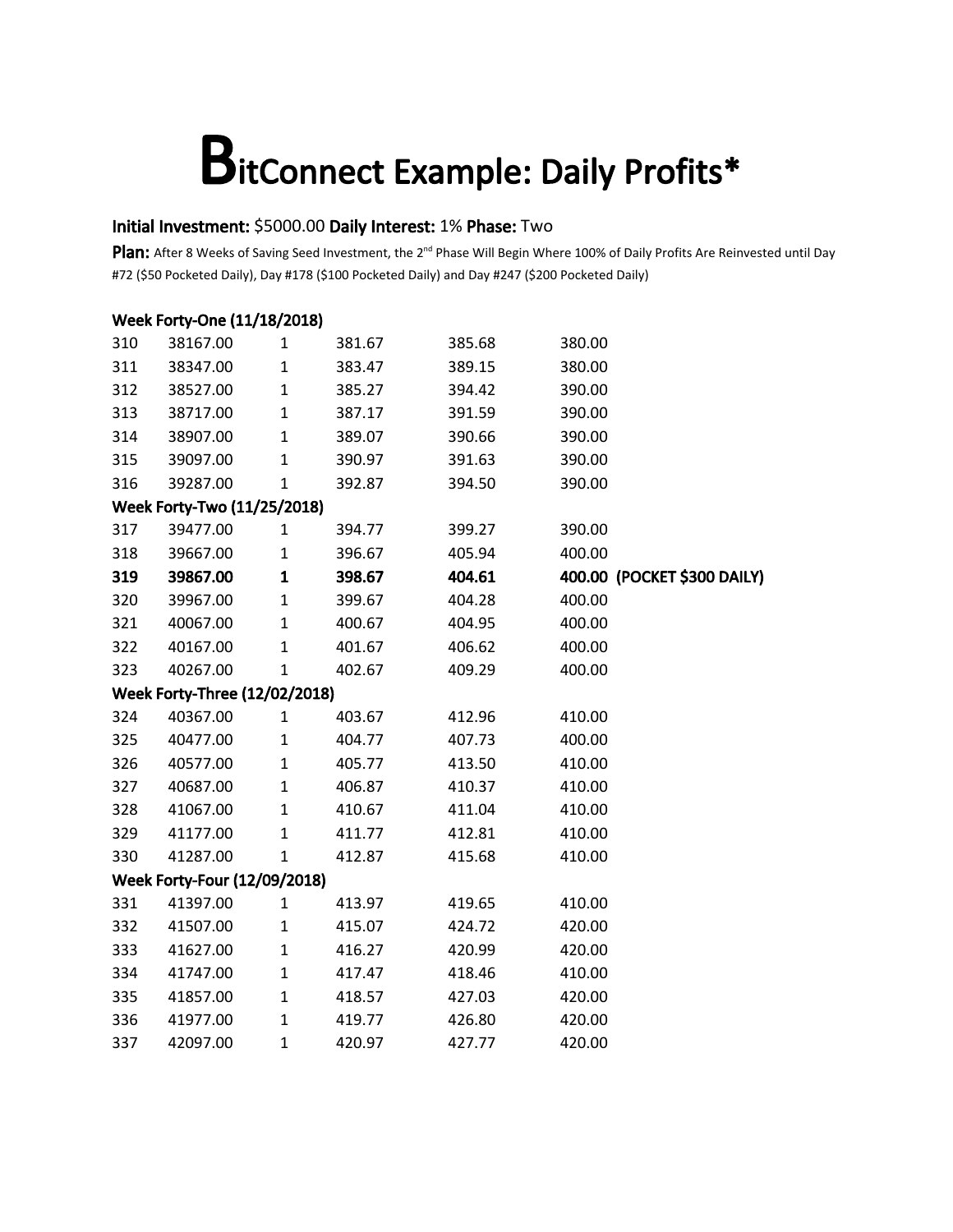### Initial Investment: \$5000.00 Daily Interest: 1% Phase: Two

| Week Forty-One (12/16/2018)        |                                      |                |        |        |        |  |  |
|------------------------------------|--------------------------------------|----------------|--------|--------|--------|--|--|
| 338                                | 42217.00                             | 1              | 422.17 | 429.77 | 420.00 |  |  |
| 339                                | 42337.00                             | $\mathbf{1}$   | 423.37 | 433.14 | 430.00 |  |  |
| 340                                | 42467.00                             | $\overline{1}$ | 424.67 | 427.81 | 420.00 |  |  |
| 341                                | 42587.00                             | $\overline{1}$ | 425.87 | 433.68 | 430.00 |  |  |
| 342                                | 42717.00                             | $\overline{1}$ | 427.17 | 430.85 | 430.00 |  |  |
| 343                                | 42874.00                             | $\overline{1}$ | 428.74 | 429.59 | 420.00 |  |  |
| 344                                | 42994.00                             | $\mathbf 1$    | 429.94 | 439.53 | 430.00 |  |  |
|                                    | Week Forty-Two (12/23/2018)          |                |        |        |        |  |  |
| 345                                | 43124.00                             | 1              | 431.24 | 440.77 | 440.00 |  |  |
| 346                                | 43264.00                             | $\mathbf{1}$   | 432.64 | 433.41 | 430.00 |  |  |
| 347                                | 43264.00                             | $\overline{1}$ | 432.64 | 436.05 | 430.00 |  |  |
| 348                                | 43394.00                             | $\overline{1}$ | 433.94 | 439.99 | 430.00 |  |  |
| 349                                | 43524.00                             | $\mathbf{1}$   | 435.24 | 445.23 | 440.00 |  |  |
| 350                                | 43664.00                             | $\overline{1}$ | 436.34 | 441.57 | 440.00 |  |  |
| 351                                | 43804.00                             | $\overline{1}$ | 438.40 | 439.97 | 430.00 |  |  |
|                                    | <b>Week Forty-Three (12/30/2018)</b> |                |        |        |        |  |  |
| 351                                | 43934.00                             | 1              | 439.34 | 449.31 | 440.00 |  |  |
| 352                                | 44074.00                             | $\mathbf{1}$   | 440.74 | 450.05 | 450.00 |  |  |
| 353                                | 44224.00                             | $\overline{1}$ | 442.24 | 442.29 | 440.00 |  |  |
| 354                                | 44364.00                             | $\mathbf{1}$   | 443.64 | 445.93 | 440.00 |  |  |
| 355                                | 44504.00                             | $\overline{1}$ | 445.04 | 450.97 | 450.00 |  |  |
| 356                                | 45754.00                             | $\overline{1}$ | 457.54 | 458.51 | 450.00 |  |  |
| 357                                | 45904.00                             | $\mathbf{1}$   | 459.04 | 467.55 | 460.00 |  |  |
| <b>Week Forty-Four (1/06/2018)</b> |                                      |                |        |        |        |  |  |
| 358                                | 46064.00                             | $\mathbf{1}$   | 460.64 | 468.19 | 460.00 |  |  |
| 359                                | 46224.00                             | $\mathbf{1}$   | 462.24 | 470.43 | 470.00 |  |  |
| 360                                | 46394.00                             | $\overline{1}$ | 463.94 | 464.37 | 460.00 |  |  |
| 361                                | 46554.00                             | $\overline{1}$ | 465.54 | 469.91 | 460.00 |  |  |
| 362                                | 46714.00                             | $\overline{1}$ | 467.14 | 477.05 | 470.00 |  |  |
| 363                                | 46884.00                             | $\overline{1}$ | 468.84 | 475.89 | 470.00 |  |  |
| 364                                | 47054.00                             | $\overline{1}$ | 470.54 | 476.43 | 470.00 |  |  |